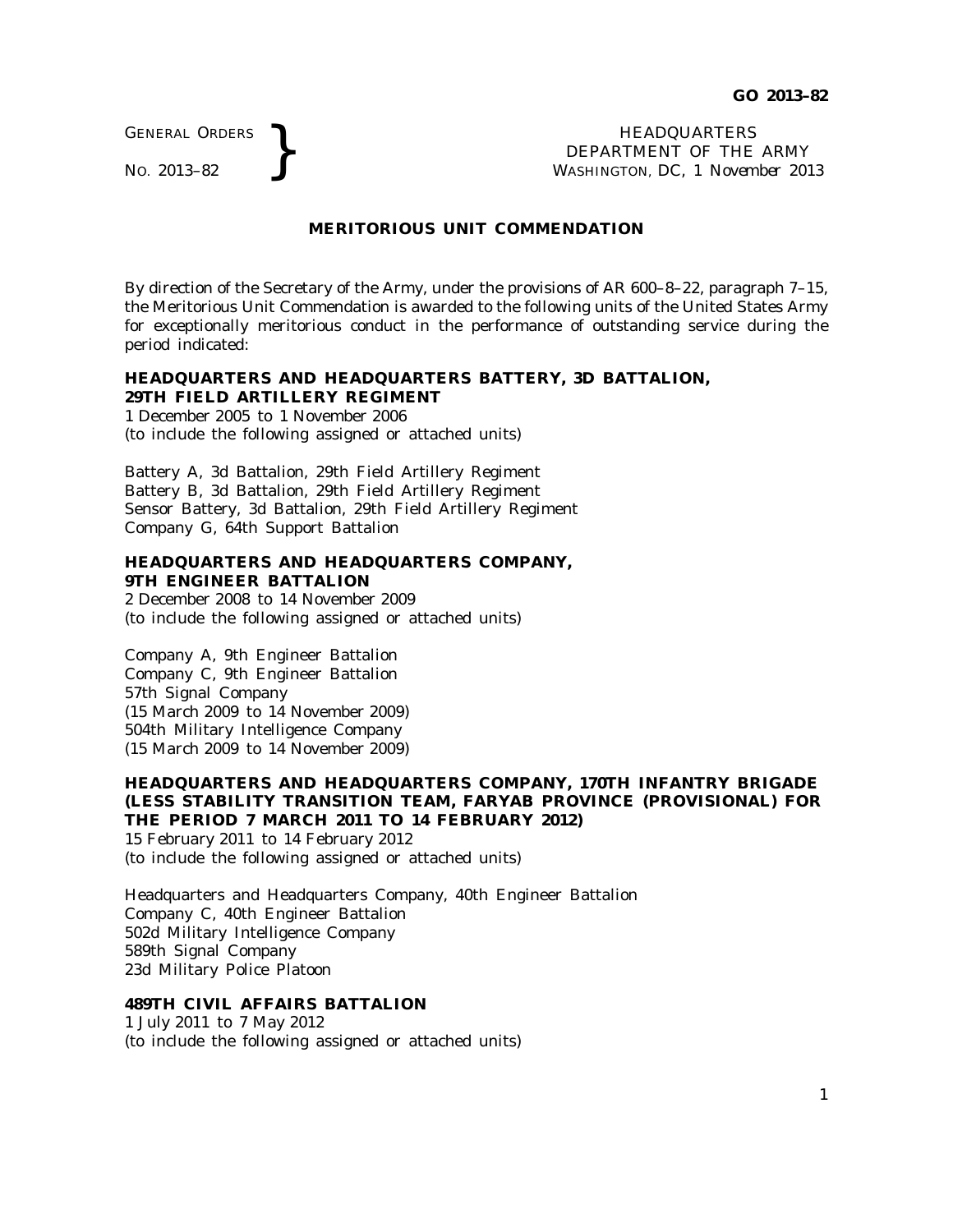Company C, 451st Civil Affairs Battalion Company C, 403d Civil Affairs Battalion Company D, 403d Civil Affairs Battalion Company B, 443d Civil Affairs Battalion Company D, 425th Civil Affairs Battalion

## **HEADQUARTERS AND HEADQUARTERS COMPANY, 158TH SUPPORT BATTALION**

27 December 2009 to 16 October 2010 (to include the following assigned or attached units)

425th Transportation Company (16 February 2010 to 16 October 2010) 598th Maintenance Company (1 May 2010 to 16 October 2010) 567th Transportation Company (23 February 2010 to 16 October 2010) 24th Transportation Company 478th Transportation Company (29 December 2009 to 16 October 2010)

#### **HEADQUARTERS AND HEADQUARTERS COMPANY, 321ST MILITARY INTELLIGENCE BATTALION**

17 November 2009 to 14 August 2010 (to include the following assigned or attached units)

Detachment, Company A, 321st Military Intelligence Battalion Company B, 321st Military Intelligence Battalion Company C, 321st Military Intelligence Battalion

## **HEADQUARTERS AND HEADQUARTERS BATTERY, 2D BATTALION, 43D AIR DEFENSE ARTILLERY REGIMENT**

10 January 2011 to 13 January 2012 (to include the following assigned or attached units)

Battery A, 2d Battalion, 43d Air Defense Artillery Regiment (30 April 2011 to 13 January 2012) Battery B, 2d Battalion, 43d Air Defense Artillery Regiment Battery C, 2d Battalion, 43d Air Defense Artillery Regiment Battery D, 2d Battalion, 43d Air Defense Artillery Regiment Service Battery, 2d Battalion, 43d Air Defense Artillery Regiment

## **HEADQUARTERS AND HEADQUARTERS TROOP, 7TH SQUADRON, 17TH CAVALRY REGIMENT**

4 March 2011 to 4 October 2011 (to include the following assigned or attached units)

Troop A, 7th Squadron, 17th Cavalry Regiment Troop D, 7th Squadron, 17th Cavalry Regiment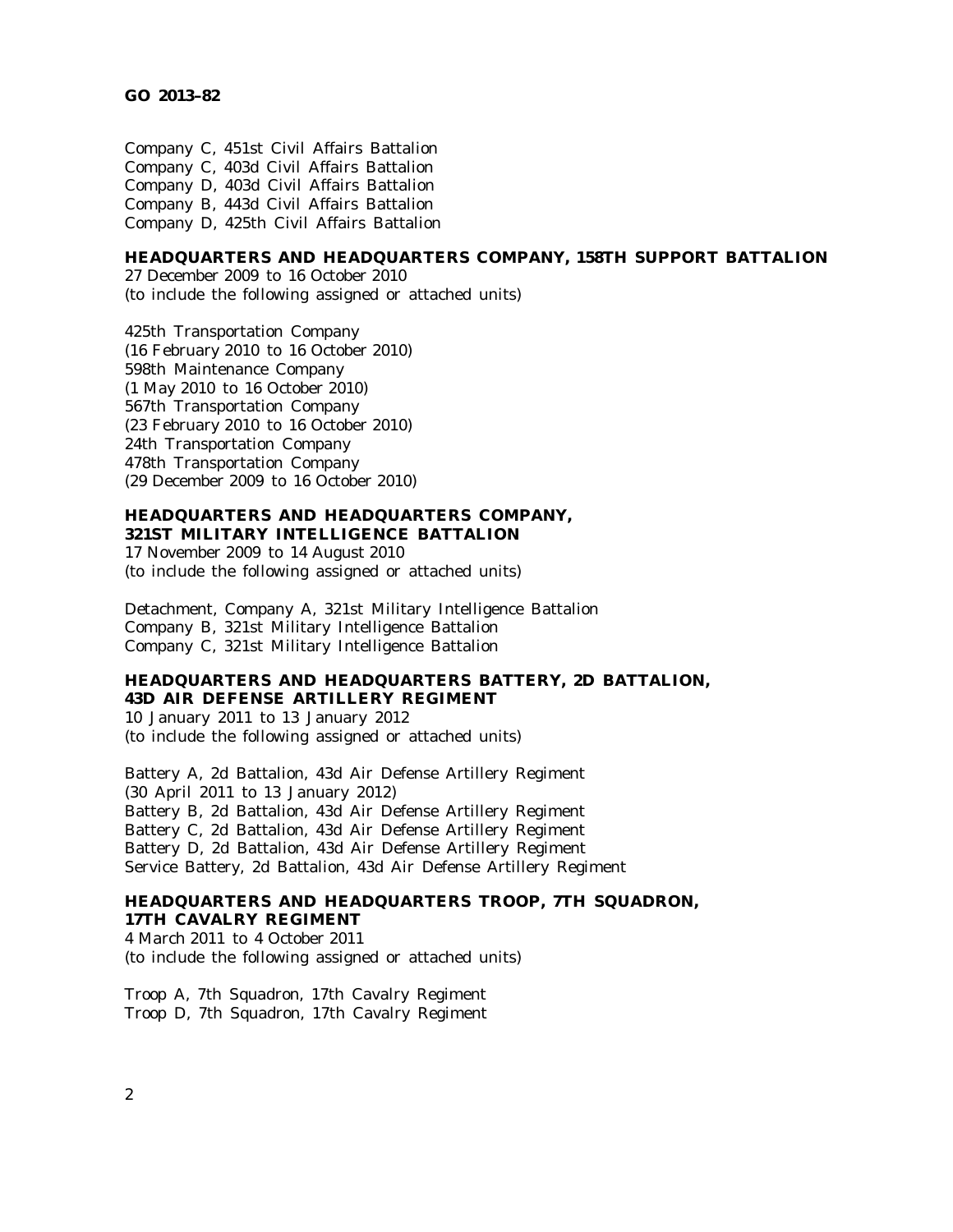Troop E, 7th Squadron, 17th Cavalry Regiment Company B, 4th Battalion, 227th Aviation Regiment

#### **15TH ENGINEER BATTALION**

23 October 2010 to 20 October 2011 (to include the following assigned or attached units)

500th Engineer Company 902d Engineer Company 534th Engineer Detachment 292d Engineer Detachment (23 October 2010 to 7 August 2011)

## **HEADQUARTERS AND HEADQUARTERS BATTERY, 4TH BATTALION, 319TH FIELD ARTILLERY REGIMENT**

27 May 2007 to 1 June 2008 (to include the following assigned or attached units)

Battery A, 4th Battalion, 319th Field Artillery Regiment Battery B, 4th Battalion, 319th Field Artillery Regiment (27 May 2007 to 24 January 2008) Battery C, 3d Battalion, 321st Field Artillery Regiment (27 May 2007 to 26 February 2008) Company G, 173d Support Battalion

#### **HEADQUARTERS AND HEADQUARTERS TROOP, 4TH SQUADRON, 73D CAVALRY REGIMENT**

23 August 2009 to 23 August 2010 (to include the following assigned or attached units)

Detachment, Company C, 1st Battalion, 508th Infantry Regiment Troop B, 4th Squadron, 73d Cavalry Regiment Troop C, 4th Squadron, 73d Cavalry Regiment Company D, 782d Support Battalion

[AHRC–PDP–A]